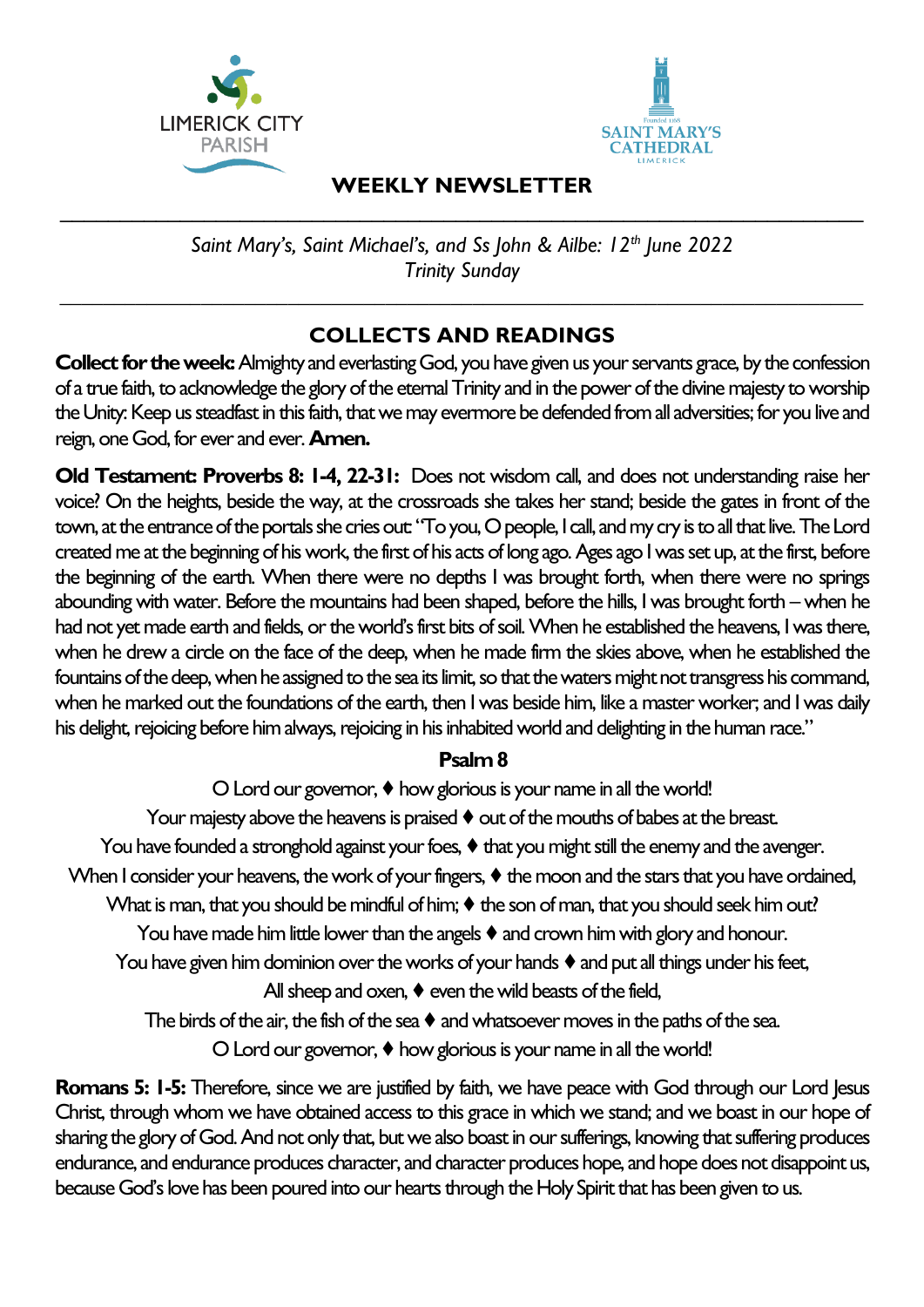**Gospel: St John 16: 12-15:** Jesus said, "I still have many things to say to you, but you cannot bear them now. When the Spirit of truth comes, he will guide you into all the truth; for he will not speak on his own, but will speak whatever he hears, and he will declare to you the things that are to come. He will glorify me, because he will take what is mine and declare it to you. All that the Father has is mine. For this reason I said that he will take what is mine and declare it to you."

**Post-Communion Prayer:** Almighty God, may we who have received this holy communion, worship you with lips and lives proclaiming your majesty and finally see you in your eternal glory: Holy and Eternal Trinity, one God, now and for ever. **Amen**.

# **Hymns:**

| <b>Saint Michael's</b> | $316$   324   431   318 |  |
|------------------------|-------------------------|--|
| <b>Saint Mary's</b>    | $316 \mid 346 \mid 458$ |  |

## *Service Notes*

- Services will be recorded and may be viewed online on: *[www.churchservices.tv](http://www.churchservices.tv/)* and the Cathedral website (*[www.saintmaryscathedral.ie](http://www.saintmaryscathedral.ie/)*) within the 90 days following the service. After that time recordings will be destroyed however exceptions may apply and recordings could last longer if the Cathedral required it. Occasional services may be recorded and will be advertised on both websites www.churchservices.tv and *[www.saintmaryscathedral.ie](http://www.saintmaryscathedral.ie/)* and/or other communication channels of the Cathedral). If you would like further information on a particular event, please contact the Cathedral office.
- The New Revised Standard Version (Anglicized Edition)*, copyright 1989, 1995 by the Division of Christian Education of the National Council of the Churches of Christ in the United States of America*
- *Material in this service is reproduced from The Book of Common Prayer under licence, copyright © RCB 2004*
- *One License Number: A-738650*

| <b>Date</b>           | Time  | <b>Event</b>                    | <b>Venue</b>              |  |
|-----------------------|-------|---------------------------------|---------------------------|--|
| Sunday 12th           | 10.00 | <b>Holy Communion</b>           | Saint Michael's           |  |
| <b>Trinity Sunday</b> | 11.00 | <b>Morning Prayer</b>           | Ss John & Ailbe, Abington |  |
|                       | 11.15 | Choral Matins with Holy Baptism | <b>The Cathedral</b>      |  |
| Monday 13th           | 10.30 | <b>Morning Prayer</b>           | <b>The Cathedral</b>      |  |
| Tuesday 14th          | 10.30 | <b>Morning Prayer</b>           | <b>The Cathedral</b>      |  |
| Wednesday 15th        | 10.30 | <b>Morning Prayer</b>           | <b>The Cathedral</b>      |  |
|                       | 18.30 | <b>Board of Management</b>      | Saint Michael's NS        |  |
| Thursday 16th         | 10.30 | <b>Holy Communion</b>           | <b>The Cathedral</b>      |  |
|                       |       | PTA Fun Evening                 | Saint Michael's NS        |  |
|                       | 20.00 | <b>Select Vestry Meeting</b>    | The Cathedral             |  |
| Friday 17th           | 10.30 | <b>Morning Prayer</b>           | <b>The Cathedral</b>      |  |
| Saturday 18th         | 10.30 | <b>Holy Communion</b>           | <b>The Cathedral</b>      |  |
| Sunday 19th           | 9.30  | <b>Holy Communion</b>           | Ss John & Ailbe, Abington |  |
| Trinity 1             | 10.00 | <b>Morning Prayer</b>           | Saint Michael's           |  |
|                       | 11.15 | <b>Holy Communion</b>           | The Cathedral             |  |
|                       | 16.30 | <b>Choral Evensong</b>          | Saint Brendan's, Birr     |  |

# **Services & Events**: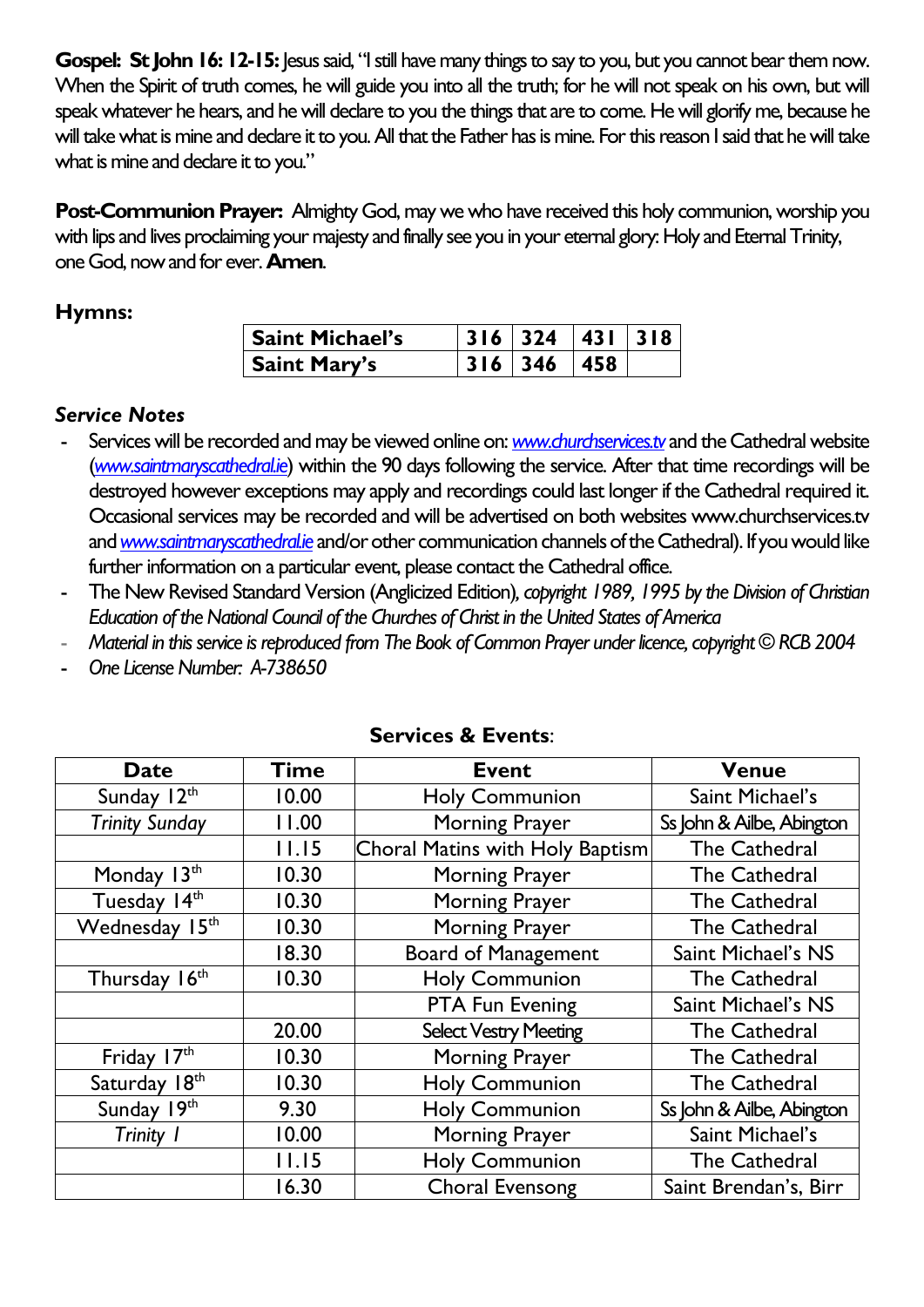# **THIS WEEK'S NOTICES**

Welcome! We welcome in Holy Baptism, Henry Peter Peirce, son of Claire and Colin, who will be baptised in the Cathedral this morning.

**Sympathy:** We extend our sympathy, thoughts and prayers to Jill, Daire and the family on the death of Jill's father, Des Storey.

**A message about Parish Finances from the Dean:** The Select Vestry and I are humbled and deeply appreciative of the generous support provided by the parish, in particular since March 2020. I have invited the Chairman of the Parish Finance Committee, Mr Keith Morrow, to add a few words on behalf of the Select Vestry. He writes,

*Over the last number of years, a significant proportion of givers have moved to direct giving (ie Standing Orders) and we are extremely grateful of this, as it is a huge help to the finance committee in budgeting for the year ahead. The Select Vestry and Finance Committee wish to place on record their profound thanks to the parishioners of Limerick City Parish for their continued and generous support of the parish through their sustained financial giving. I wish to also wish to express my thanks to my colleagues on the Finance Committee for their work over the past year*.

**The Cathedral Graveyard:** We are fortunate to have such a beautiful and peaceful space right in the middle of the city. In recent times the grounds have been enhanced by the inclusion of a wild-flower garden, new seating and planting. If you would like to make a donation towards the upkeep of the grounds, please do so through the Cathedral office or contact Lindsay Boyle or the Dean.

**Prayers for exams:** As we approach the end of the School year, we hold in Prayer all those sitting exams. For those preparing such events – remember it is only an exam and we are all here to support you. The following prayer is for use by all those sitting an examination – Dear Lord, I want to do my best to fulfil the potential you have given me. Help me:

- to stay calm
- to keep things in perspective and be content with the best I can do on the day
- to look out for my friends who need a bit of encouragement, and
- to always remember that the real test is how closely I can follow in your way**.**

**A prayer for the situation in Ukraine:** O Lord our Governor, whose glory is in all the world: We commend to your merciful care the people and government of Ukraine that, being guided by your providence, they may dwell secure in your peace. Grant to their leaders and all in authority, wisdom and strength to know and to do your will. Fill them with the love of truth and righteousness, and make them ever mindful of their calling to serve their people; through Jesus Christ our Lord. Amen.

|                        | $12th$ lune          | $9th$ lune           | $26th$ lune     | $3^{\text{rd}}$ luly |  |  |  |  |
|------------------------|----------------------|----------------------|-----------------|----------------------|--|--|--|--|
| <b>Saint Michael's</b> | Trevor &             | <b>Avril Condell</b> | Tony O'Connell  |                      |  |  |  |  |
|                        | <b>Tracey Lyttle</b> |                      |                 |                      |  |  |  |  |
| <b>The Cathedral</b>   | Alyson McHugh        | Keith O'Neil         | Karen Wilson +  | Jemimah              |  |  |  |  |
|                        |                      |                      | Catherine Smith | Egbulam              |  |  |  |  |
|                        | Shawn/Carrie         |                      |                 |                      |  |  |  |  |
|                        | <b>Jamieson</b>      |                      |                 |                      |  |  |  |  |

## **Refreshments** *(with thanks to those on duty)*